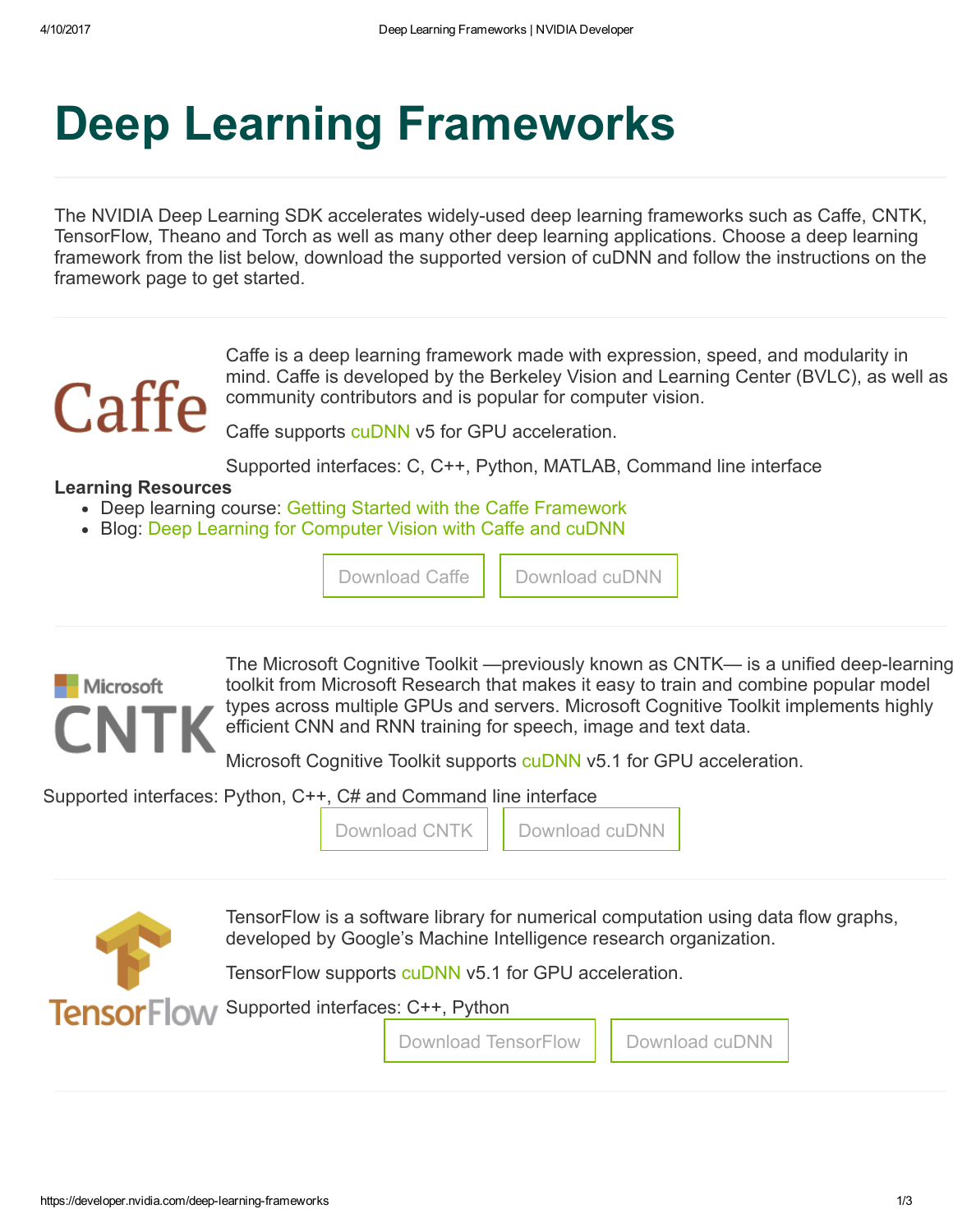4/10/2017 Deep Learning Frameworks | NVIDIA Developer

Theano is a math expression compiler that efficiently defines, optimizes, and evaluates mathematical expressions involving multi-dimensional arrays.

### theano supports [cuDNN](https://developer.nvidia.com/cudnn) v5 for GPU acceleration.

Supported interfaces: Python Learning resources

Deep learning course: Getting Started with the Theano [Framework](https://developer.nvidia.com/deep-learning-courses)

| Download Theano   Download cuDNN |                                                                                         |
|----------------------------------|-----------------------------------------------------------------------------------------|
|                                  | Torch is a scientific computing framework that offers wide support for machine learning |

algorithms.

Torch supports [cuDNN](https://developer.nvidia.com/cudnn) v5 for GPU acceleration.

Supported interfaces: C, C++, Lua

#### Learning resources

- Deep learning course: Getting Started with the Torch [Framework](https://developer.nvidia.com/deep-learning-frameworks)
- Blog: [Understanding](https://devblogs.nvidia.com/parallelforall/understanding-natural-language-deep-neural-networks-using-torch/) Natural Language with Deep Neural Networks Using Torch

|  | Download cuDNN |  | Download Torch |  |
|--|----------------|--|----------------|--|
|--|----------------|--|----------------|--|



MXnet is a deep learning framework designed for both efficiency and flexibility that allows you to mix the flavors of symbolic programming and imperative programming to maximize **Fefficiency and productivity.** 

MXnet supports [cuDNN](https://developer.nvidia.com/cudnn) v5 for GPU acceleration.

Supported Interfaces: Python, R, C++, Julia

|  | Download MXnet | Download cuDNN |
|--|----------------|----------------|
|  |                |                |



Chainer is a deep learning framework that's designed on the principle of define-by-run. Unlike frameworks that use the define-and-run approach, Chainer lets you modify networks during runtime, allowing you to use arbitrary control flow statements.

Chainer supports [cuDNN](https://developer.nvidia.com/cudnn) v5.1 for GPU acceleration.

Supported Interfaces: Python

[Download](https://developer.nvidia.com/cudnn) Chainer | | Download cuDNN